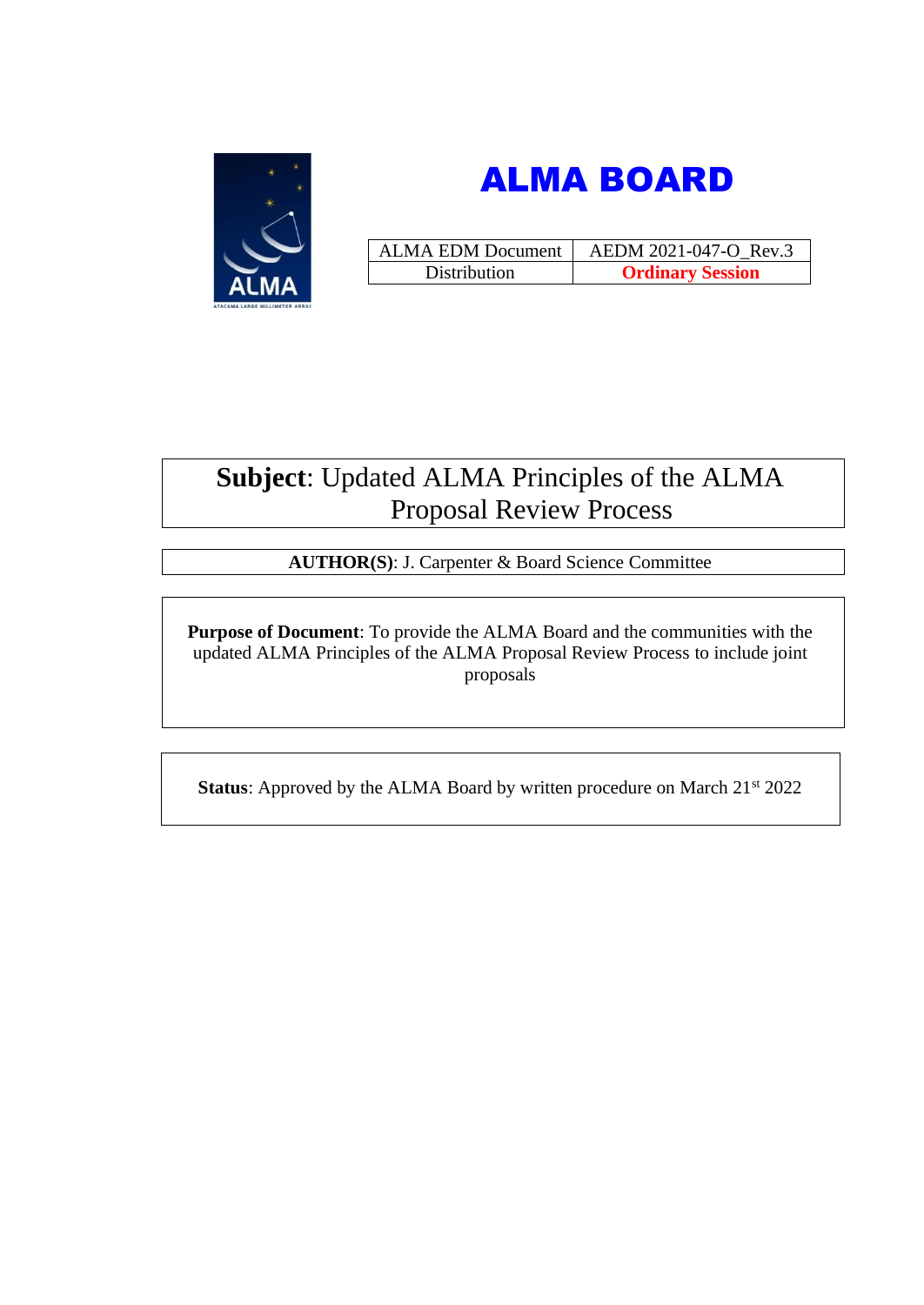

# **Principles of ALMA Proposal Review Process**

# AEDM 2021-047-O\_Rev.3

# [Previous approved version: AEDM 2016-088-O]

# APPROVED 2022-03-21

| <b>Prepared by:</b>                 | <b>Organization Role:</b>        | <b>Date and Signature:</b>                                                                                                        |
|-------------------------------------|----------------------------------|-----------------------------------------------------------------------------------------------------------------------------------|
| <b>Sean Dougherty</b>               | <b>ALMA</b> Director             | Digitally signed by<br>Sahu Jauneta Saku Tsuneta<br>Sahu Jauneta Date: 2022.03.10<br>16:41:44 +09'00'                             |
| John Carpenter                      | <b>Observatory Scientist</b>     | John Carpenter                                                                                                                    |
| Alejandra Voigt                     | <b>ALMA</b> Executive Officer    | murini                                                                                                                            |
| <b>Reviewed by:</b>                 | <b>Organization Role:</b>        | <b>Date and Signature:</b>                                                                                                        |
| <b>Board's Science</b><br>Committee | <b>SC</b> Chair                  |                                                                                                                                   |
| <b>Recommended by:</b>              | <b>Organization Role:</b>        | <b>Date and Signature:</b>                                                                                                        |
| <b>Xavier Barcons</b>               | ESO Director General, DC member  | Digitally signed by BARCONS<br>XBaww<br><b>JAUREGUI FRANCESC XAVIER</b><br>$-39318719N$<br>Date: 2022.03.09 18:49:45<br>$-03'00'$ |
| Saku Tsuneta                        | NAOJ Director General, DC member | Digitally signed by Saku<br>Sahu Jaunata Isuneta<br>16:42:16 +09'00'                                                              |
| <b>Tony Beasley</b>                 | NRAO Director, DC member         | Digitally signed by<br><b>Tony Beasley</b><br>Date: 2022.03.10<br>09:10:53 -05'00'                                                |
| <b>Released by:</b>                 | <b>Organization Role:</b>        | <b>Date and Signature:</b>                                                                                                        |
| <b>Sean Dougherty</b>               | <b>ALMA</b> Director             | <b>Sean Dougherty</b><br>2022.03.10<br>13:57:09 -03'00'                                                                           |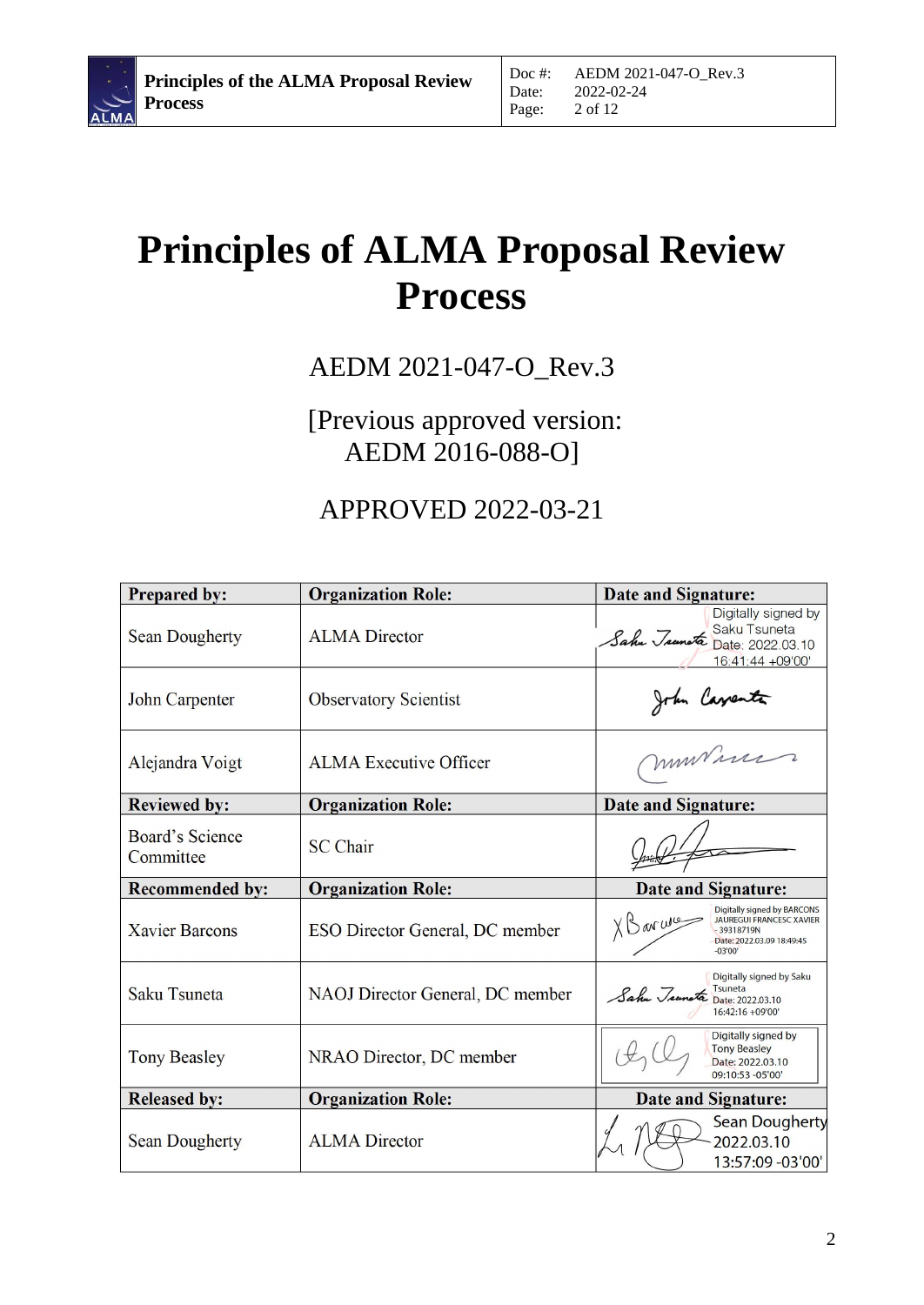

# **Change Record**

| V.   | Date              | <b>Affected</b><br>Section(s) | <b>Author</b>        | <b>Reason/Initiation/Remarks</b>                                                           |
|------|-------------------|-------------------------------|----------------------|--------------------------------------------------------------------------------------------|
| 1.0  | 2019-03-26        | All                           | Alejandra Voigt      | First Version of the draft removing all aspects<br>related to face-to-face review and APRC |
| 2.0  | 2019-09-24        | All                           | Alejandra Voigt      | First draft for John Carpenter                                                             |
| 3.0  | 2020-01-05        | All                           | Various              | Comments from Sean, Stuartt, John, and Liz                                                 |
| 4.0  | 2020-01-15        | All                           | John Carpenter       | Revisions based comments from the Board<br>Science Committee                               |
| 5.0  | 2020-01-30        | All                           | John Carpenter       | Minor revisions based on comments from IST                                                 |
| 6.0  | 2020-02-27        | Various                       | John Carpenter       | Revisions made based on ASAC feedback                                                      |
| 7.0  | 2020-03-09        | Various                       | John Carpenter       | Revisions made based on comments from PHT<br>Lead and ISOpT                                |
| 8.0  | 2020-03-11        | Various                       | John Carpenter       | Changes made based on comments by the<br><b>ALMA</b> Director                              |
| 9.0  | 2020-3-23         | Various                       | John Carpenter + BSC | Changes made based on comments from the<br><b>Board Science Committee</b>                  |
| 10.0 | 2021-11-23        | Sections 5<br>and 8           | John Carpenter + BSC | Updated APRC and joint proposals                                                           |
| 11.0 | 2022-02-<br>16/24 | Sections 5<br>and 8           | Alejandra Voigt      | Revised version based on the Parties comments.                                             |
| 12.0 | 2022-03-07        | Sections 5<br>and 8           | Alejandra Voigt      | Revised version based on the DC comments.                                                  |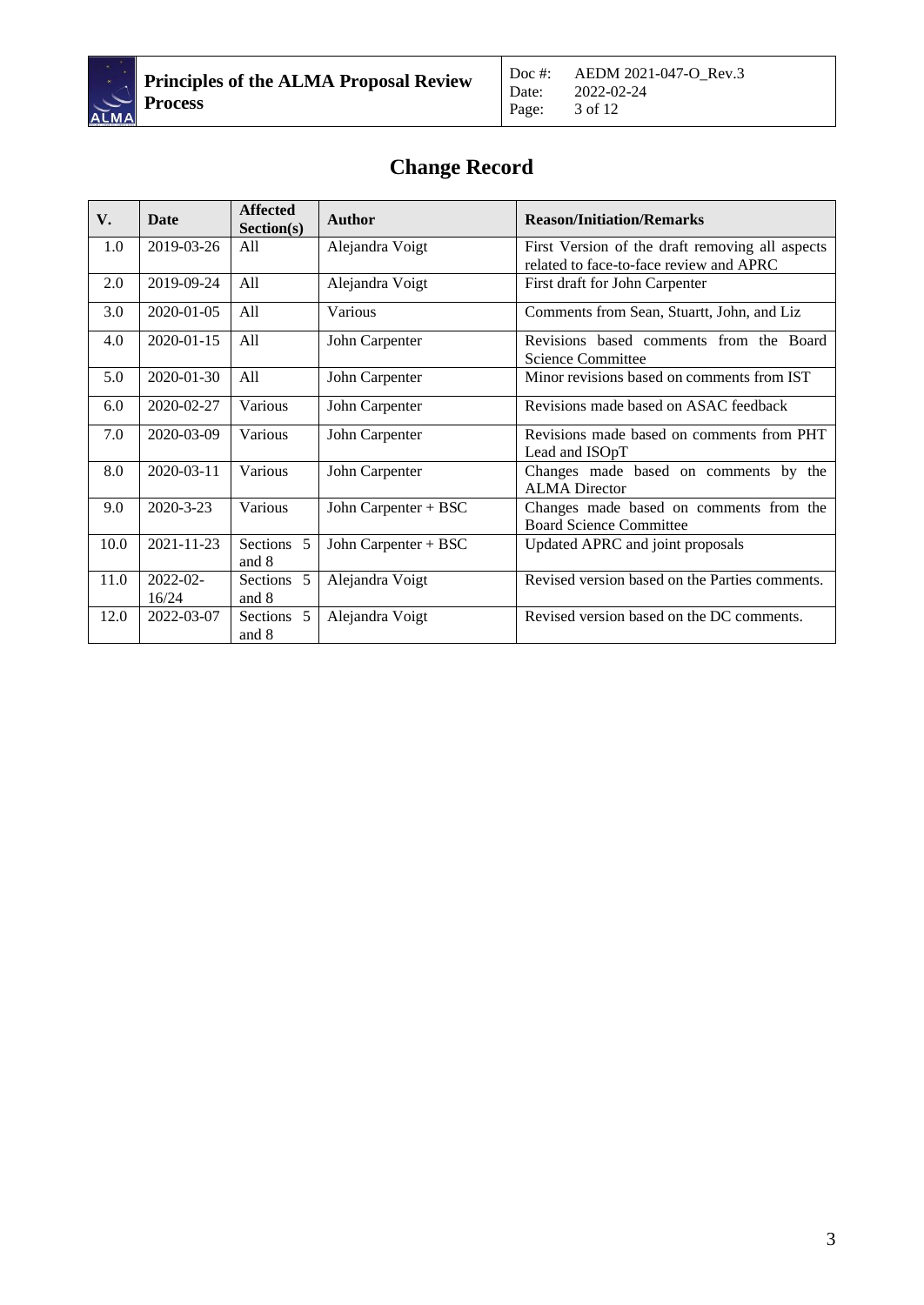

| $\mathbf{1}$            |       |  |
|-------------------------|-------|--|
|                         | 1.1   |  |
|                         | 1.2   |  |
|                         | 1.3   |  |
|                         | 1.4   |  |
|                         | 1.5   |  |
| $\overline{2}$          |       |  |
|                         | 2.1   |  |
|                         | 2.2   |  |
| 3                       |       |  |
|                         | 3.1   |  |
|                         | 3.1.1 |  |
|                         | 3.1.2 |  |
|                         | 3.1.3 |  |
|                         | 3.1.4 |  |
|                         | 3.2   |  |
| 4                       |       |  |
| 5                       |       |  |
|                         | 5.1   |  |
|                         | 5.2   |  |
|                         | 5.3   |  |
| 6                       |       |  |
|                         | 6.1   |  |
|                         | 6.2   |  |
| $\overline{\mathbf{z}}$ |       |  |
|                         | 7.1   |  |
|                         | 7.2   |  |
|                         | 7.3   |  |
|                         | 7.4   |  |
| 8                       |       |  |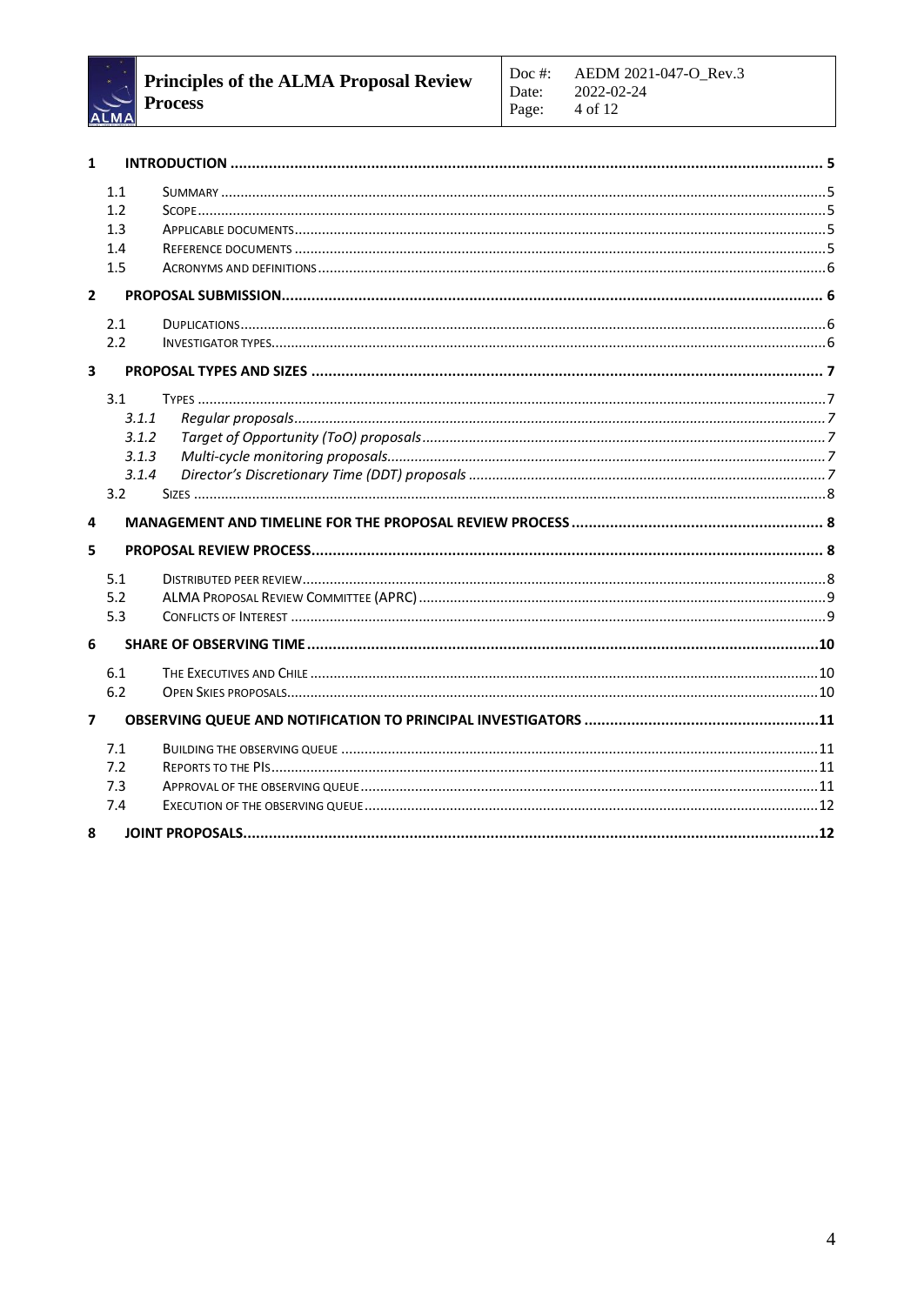

## <span id="page-4-0"></span>**1 Introduction**

#### <span id="page-4-1"></span>**1.1 Summary**

ALMA uses a common proposal review process to assign the observing time of the ALMA Partners and Chile<sup>1</sup>. The overarching goal of the review process is to produce a scientifically prioritized, ranked list of proposals in a fair and impartial manner that will optimize the scientific impact of ALMA. Proposal prioritization is according to scientific merit, while assuring each region receives its share of observing time. ALMA is an international partnership and differences that may arise in the ALMA proposal review process are resolved based on mutual respect among the ALMA Parties and Chile.

The JAO, through the ALMA Regional Centers (ARCs), issues the Calls for Proposals. Projects are added to the observing queue mainly through a main call that is issued once per year. Supplemental calls may be offered as needed to solicit additional projects for configurations that were not fully allocated in the main call. The ALMA Director may also allocate Director's Discretionary Time (DDT).

The ALMA Director is responsible to the Board for implementing the ALMA proposal review process and determining which proposals are accepted into the observing queue. The implementation of the review process for the main call is described in the document "ALMA Cycle N Proposal Review Process: Guidelines for Science Assessors" and the queue-building processes are described in the document "Guidelines for building the Cycle N observing queue", where "N" refers to the current cycle. A description of the review processes for the supplemental calls is provided on the ALMA Science Portal<sup>2</sup>, and that for DDT is described in Section 4.1.4. These documents are updated each cycle as needed.

#### <span id="page-4-2"></span>**1.2 Scope**

This document applies to all the documents related to the ALMA proposal review process and defines the principles governing this process.

#### <span id="page-4-3"></span>**1.3 Applicable documents**

The following documents are part of this document to the extent specified herein. If not explicitly stated otherwise, the latest version of the document is valid.

| Appl.  | Document Title                                                                                                 | <b>ALMA Doc. Number</b> |
|--------|----------------------------------------------------------------------------------------------------------------|-------------------------|
| [AD01] | ALMA Trilateral Agreement – Agreement concerning the Operations of the ALMA by NSF, ESO and NINS               |                         |
| [AD02] | ALMA Management Agreement – Management Agreement concerning the Operations of the ALMA by AUI,<br>ESO and NAOJ |                         |

#### <span id="page-4-4"></span>**1.4 Reference documents**

The following documents contain additional information and are referenced in this document.

<sup>&</sup>lt;sup>1</sup> The procedure for allocation of the Chilean time is governed by the agreement between the Chilean astronomical community, represented by CONICYT and Universidad de Chile, and the Executives. This agreement may be modified by mutual consent, in consultation with the Board and the ALMA Director.

<sup>2</sup> https://almascience.org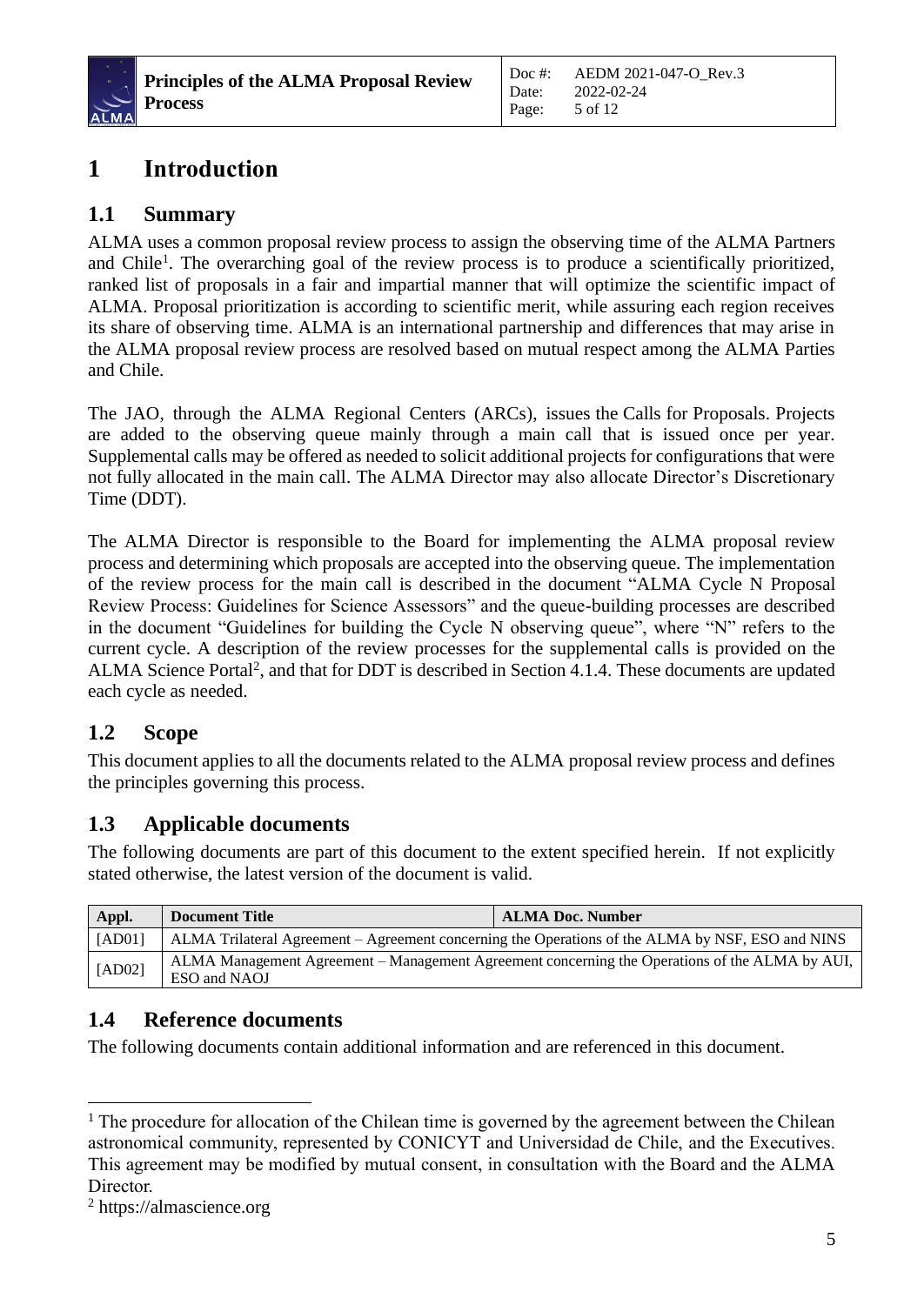

| <b>Ref</b> | <b>Document Title</b>                                                        | <b>ALMA Doc. Number</b>                  |  |
|------------|------------------------------------------------------------------------------|------------------------------------------|--|
| [RD01]     | <b>ALMA Operations Management Plan</b>                                       | ALMA-10.00.00.00.0034-A-GEN              |  |
| [RD02]     | ALMA Cycle N Proposal Review<br>process:<br>Guidelines for Science Assessors | Updated each cycle as needed             |  |
| [RD03]     | ALMA Cycle N Proposer's Guide and Capabilities                               | ALMA Science Portal (updated each cycle) |  |
| [RD04]     | ALMA Steady and Full Operations                                              | ALMA-00.00.00-0121-A-GEN                 |  |
| [RD05]     | Guidelines for building the Cycle N observing                                | Updated each cycle as needed             |  |
|            | queue                                                                        |                                          |  |

#### <span id="page-5-0"></span>**1.5 Acronyms and definitions**

All acronyms and abbreviations used within this document are given at the [ALMA Acronym Finder](https://adewiki.alma.cl/bin/view/Main/AcronymFinder) web page.

# <span id="page-5-1"></span>**2 Proposal submission**

Users must have registered in the User Portal before submitting a proposal. Proposal support is available through any one of the ARCs via the ALMA Helpdesk.

A proposal includes at a minimum: (a) a list of investigators, including regional affiliation and institution; (b) expected execution time and type of observations; (c) a scientific goal and justification; (d) the required angular resolution; (e) the required sensitivity; (f) the required frequency and spectral resolution, if applicable; and (g) a list of targets.

A proposal must be submitted successfully before the relevant deadline to be considered in the review process.

### <span id="page-5-2"></span>**2.1 Duplications**

ALMA time should not be used for repetition of observations without a compelling scientific reason, such as variability studies. The Call for Proposals shall contain clear definitions of what constitutes a duplicate observation. Proposers to the main and supplemental calls are not penalized for proposing duplications of previous or ongoing Cycle observations if they had no way of knowing about the statuses of those observations when the Call for Proposals is released. Duplication of observations between proposals within the same cycle are handled as part of the proposal review process.

#### <span id="page-5-3"></span>**2.2 Investigator types**

The following type of investigators may be specified in a proposal:

- Principal Investigator (PI): PIs are responsible for the overall execution of the science program. Each proposal must specify a PI.
- co-Principal Investigator (co-PI): The PI may optionally specify co-PIs, who assist the PI in leading the science program. The regional affiliations of the co-PIs and PIs are used to determine which regions are charged the observing time (see Section 6). The type of proposals that are eligible to include co-PIs is indicated in the Call for Proposals.
- co-Investigator (co-I): The PI may optionally specify one or more co-Is who assist the PI and co-PIs in executing the science program.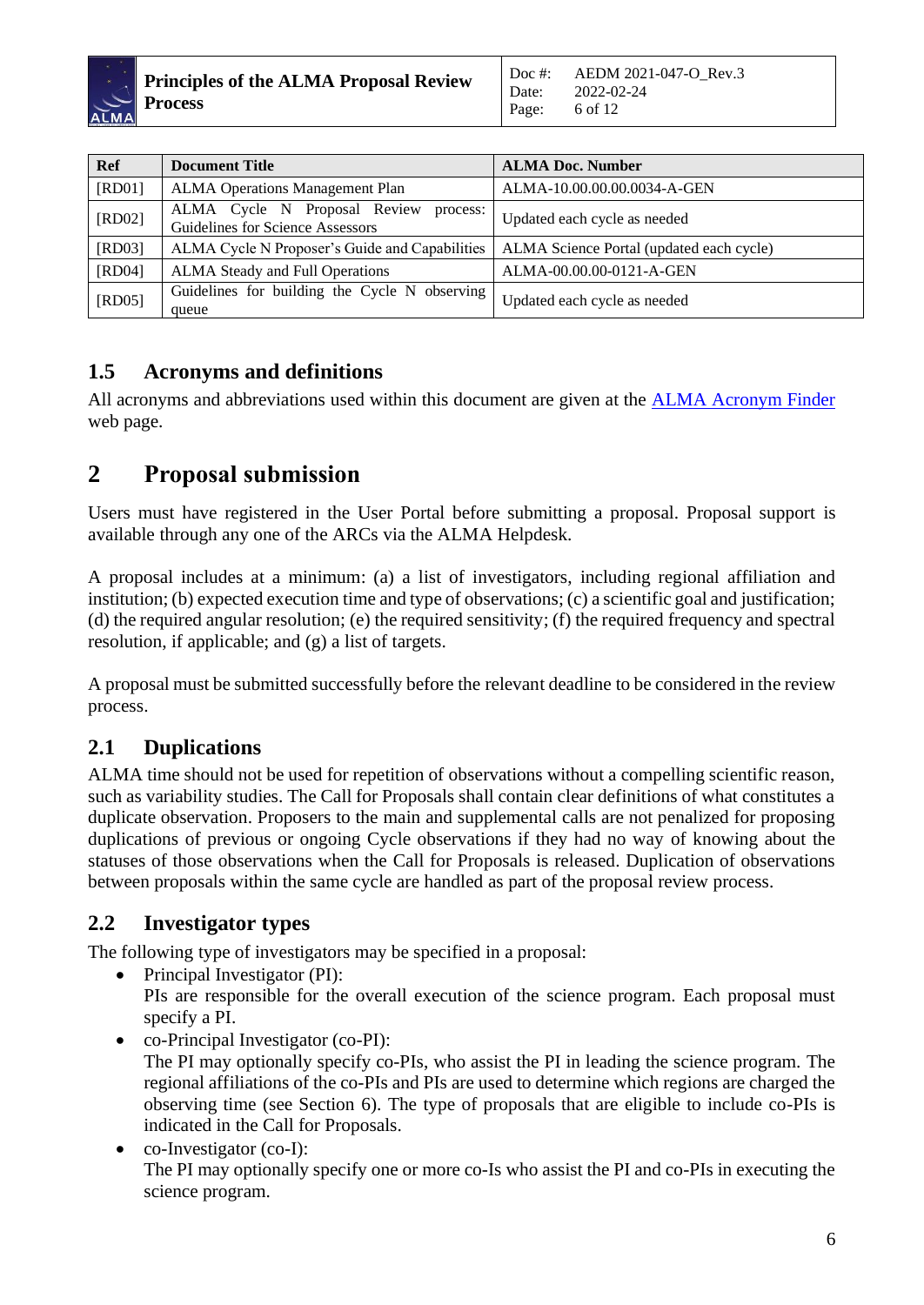

# <span id="page-6-0"></span>**3 Proposal types and sizes**

### <span id="page-6-1"></span>**3.1 Types**

ALMA has different proposal types depending on the nature of the observations.

#### <span id="page-6-2"></span>**3.1.1 Regular proposals**

Regular proposals deal with observations where the source targets can be fully specified at the time of proposal submission. Regular proposals include proposals that require coordinated observations between ALMA and other observatories, e.g., VLBI observations. Coordinated proposals accepted by ALMA are contingent upon acceptance of the proposal by the participating observatories.

#### <span id="page-6-3"></span>**3.1.2 Target of Opportunity (ToO) proposals**

Target of Opportunity proposals observe targets that can be anticipated but cannot be specified in detail, such as gamma-ray bursts, supernovae, and comets. While the target list may be left unspecified, observing modes and sensitivity requirements are specified in the proposal. The proposal must indicate what the trigger will be for the actual observation to be performed, the necessary reaction time for scheduling the observation after the trigger occurs, and the number of triggers needed to reach the science goals.

#### <span id="page-6-4"></span>**3.1.3 Multi-cycle monitoring proposals**

Programs requiring long temporal baselines to study changes in one or more targets can submit a proposal to carry out the observations over more than one cycle. Multi-cycle monitoring proposals are for projects where the temporal baseline is required to optimize the scientific return of the project. Examples include long-term monitoring of photometric variability and astrometric monitoring. Proposals for multi-cycle monitoring observations should describe the entire required program and provide a yearly breakdown of the requested observing time. Investigators with approved multi-cycle monitoring observations need not submit continuation proposals in subsequent cycles. The ALMA Director may limit the amount of time that can be allocated to multi-cycle monitoring programs.

#### <span id="page-6-5"></span>**3.1.4 Director's Discretionary Time (DDT) proposals**

The ALMA Director has the discretion to allocate up to 5% of the available time during a cycle. DDT may be used to execute proposals submitted by the community or strategic projects initiated by the ALMA Director.

DDT proposals may be submitted at any time during the on-going observing Cycle. DDT proposals are approved for execution by the ALMA Director, considering the recommendations of a Standing Review Committee. The Standing Review Committee has members from the JAO, appointed by the ALMA Director, and the four regions, who are appointed by the Executive Directors and Chile. The decision of a DDT Proposal should be communicated to the PI within three weeks of submission. In exceptional cases, the ALMA Director may approve projects that would benefit from a very rapid response. In this case, the ALMA Director will inform the Standing Committee and the JAO science operations team of this decision within 24 hours.

The ALMA Director may use DDT to execute observing projects of a strategic nature for the observatory and the scientific community. These include, but are not limited to, observations to motivate interest in specific observing modes and timely observations that may yield high scientific impact. The ALMA Director will solicit input on strategic initiatives from an advisory committee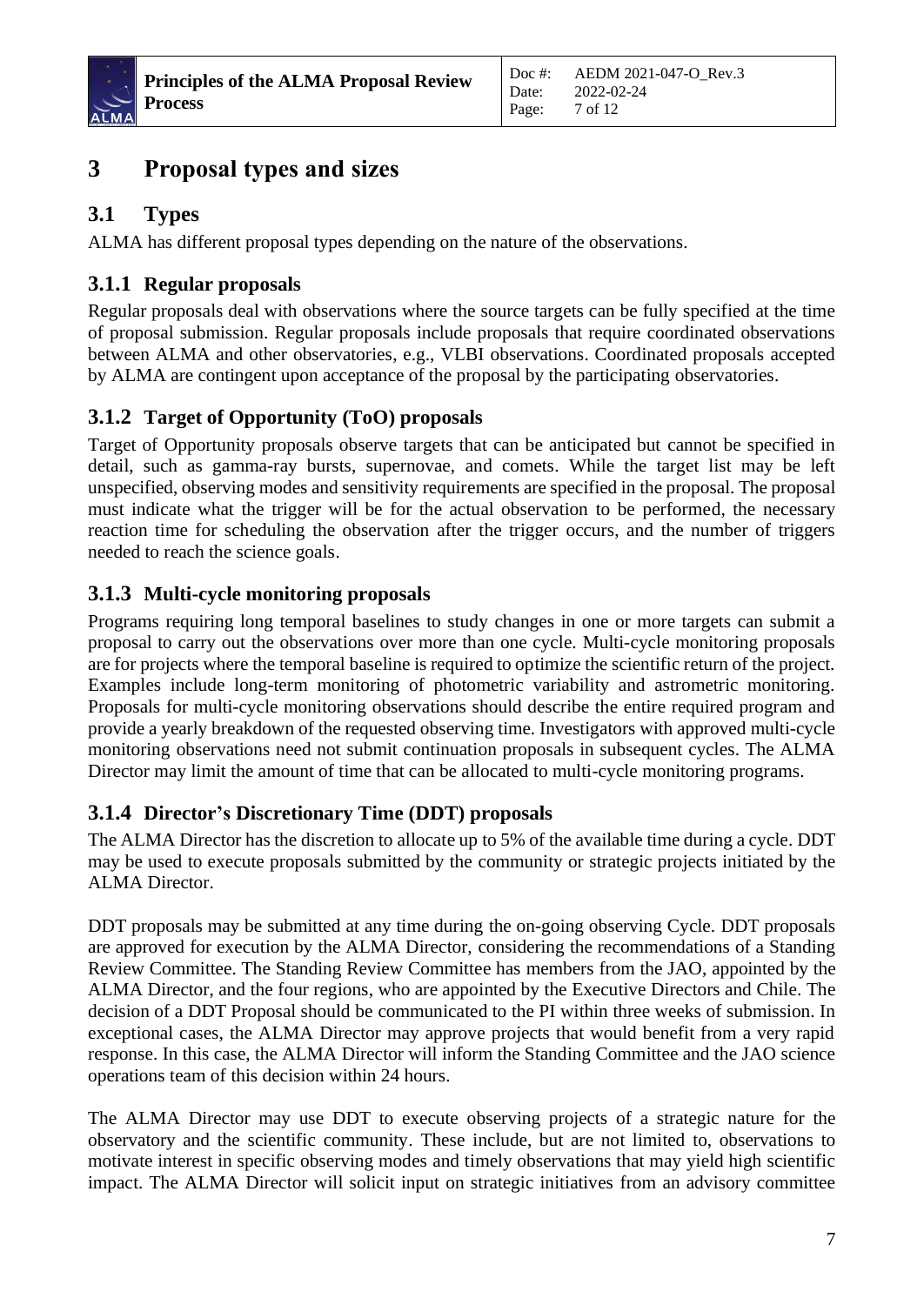

formed by the Director. The observations for strategic DDT projects shall be announced to the community before execution and the data will have no proprietary period.

Date: Page:

The ALMA Director shall report on the use of DDT on an annual basis to the ALMA Board.

#### <span id="page-7-0"></span>**3.2 Sizes**

ALMA aims to have a diverse scientific portfolio by executing a balance of programs with various sizes in terms of observing time. Proposal sizes are classified as Small, Medium, or Large based on the estimated amount of time in total needed to achieve the required sensitivity. The observing times that define Small, Medium, and Large proposals are set by the ALMA Director based on the historical proposal pressure and scientific considerations, and are published in the Calls for Proposals. Large proposals may request that programs are executed over two or more cycles. Small and Medium proposals are expected to be executed over one cycle unless otherwise specified in the Call for Proposals.

The characteristics of each proposal size may vary, including the allowed length of the proposal text, the observing modes that may be offered, and the proposal types that may be accepted. In addition, accepted proposals may be required to deliver high-level archival data products. Currently, this requirement is anticipated only for Large proposals.

### <span id="page-7-1"></span>**4 Management and Timeline for the Proposal Review Process**

The ALMA proposal review process is led by the Proposal Handling Team (PHT) at the Joint ALMA Observatory (JAO), under the supervision of the ALMA Director and the ALMA Observatory Scientist. The ALMA Director shall determine the proposal review timeline, aiming to minimize conflicts with other deadlines, traditional holiday periods in the ALMA Partner regions, and other relevant factors.

### <span id="page-7-2"></span>**5 Proposal review process**

Proposals from the main and supplemental calls are peer reviewed by members of the scientific community. The ALMA Director determines the appropriate review process for small and medium proposals, either distributed peer review, in which each proposal team designates one team member to participate in the review, and the Proposal Review Committee (APRC), where the reviewers are selected from the community by the JAO and meet to discuss the proposals. Large proposals are reviewed by the APRC.

The results from the review process will be assessed after each cycle for signs of bias. ALMA will take steps as needed to reduce any biases and ensure a fair review. The basic procedures of the two review processes are provided below. The ALMA Director may modify the procedures as needed to optimize the proposal review.

#### <span id="page-7-3"></span>**5.1 Distributed peer review**

In the distributed peer review process, each PI designates one person from the proposal team to review *N* proposals, where *N* is anticipated to be about 10. The reviewer is specified by the PI at the time of proposal submission. The review process proceeds as follows: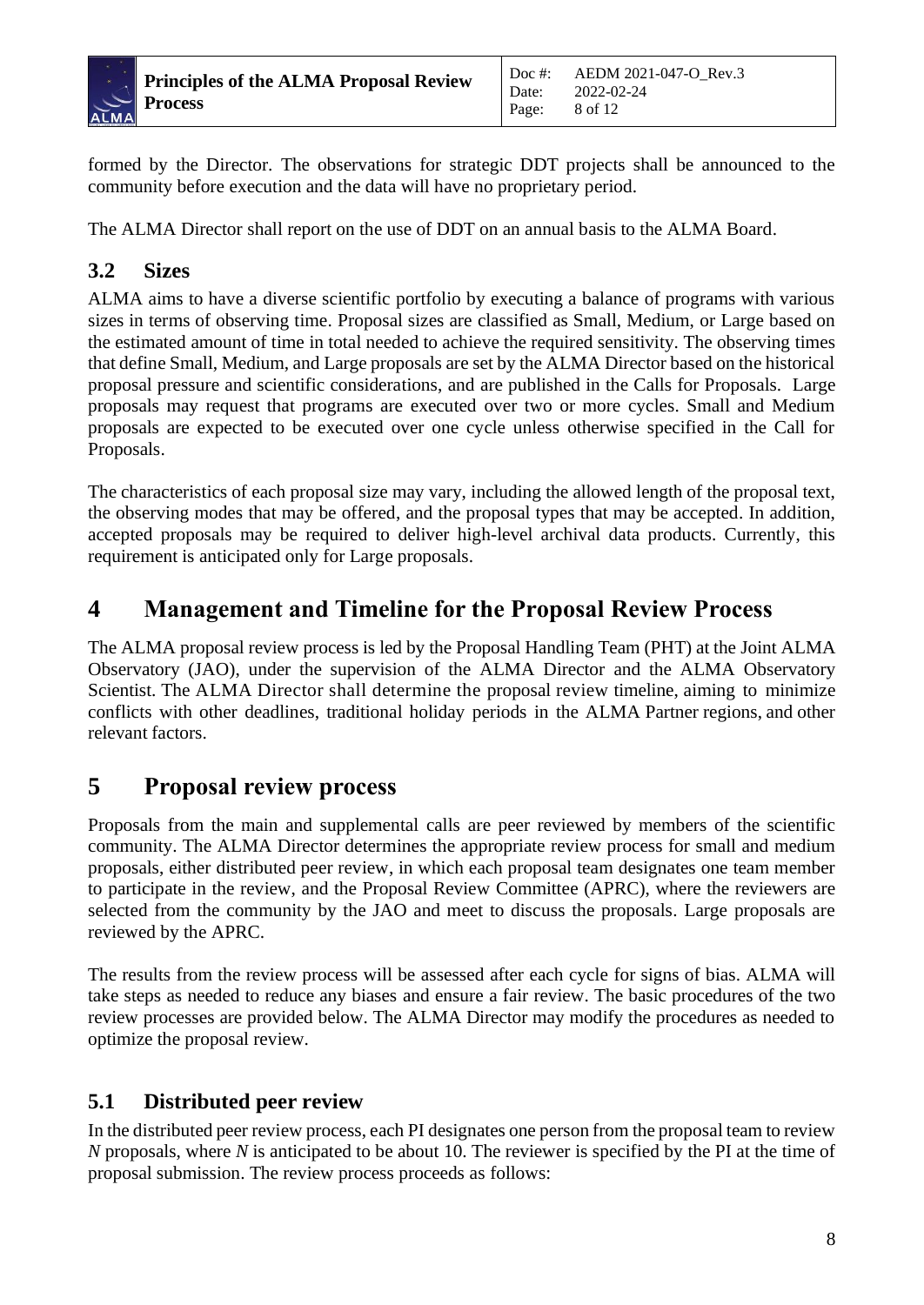

- 1. The PHT at the JAO assigns *N* proposals to each designated reviewer. The JAO will avoid major conflicts of interest in the review assignments.
- 2. The reviewer examines the assigned proposals and notifies the PHT of any conflicts of interest not identified by the PHT. If the PHT accepts the identified conflict, the PHT assigns another proposal as a replacement.
- 3. Each reviewer orders the assigned proposals in terms of scientific merit on a unique scale from 1 to *N* and provides written comments on the strengths and weaknesses of each proposal. The PHT sends the individual comments from the reviewers to the PIs.
- 4. If the reviewer does not submit the orderings and the comments by the designated deadline, the proposal in which this individual was identified as a reviewer will be declined unless there are exceptional circumstances.

The PHT uses the individual proposal orderings from the reviewers to create a scientifically-ranked list of proposals.

#### <span id="page-8-0"></span>**5.2 ALMA Proposal Review Committee (APRC)**

The APRC consists of an appointed APRC Chair and invited members of community. The main goal of the APRC is to produce a scientifically ranked list of Large proposals and provide a recommendation to the ALMA Director on which Large proposals should be scheduled, taking into consideration primarily the scientific merit but also the balance of the overall science program.

The APRC is structured as follows:

- The APRC Chair is appointed by the ALMA Director to ensure, on behalf of the community, that the panel review process is executed in a fair and transparent manner. The APRC Chair should be a senior astronomer with cross-discipline expertise who is not a member of the ALMA Board, a staff member of the JAO, or a staff member at an ALMA Regional Center (ARC).
- The remainder of the APRC is comprised of members of the scientific community, who will be invited by the JAO to participate in the APRC based on their scientific expertise. The JAO will have multiple reviewers for each scientific category, and will ensure that the APRC collectively contains expertise to review all submitted Large proposals. The JAO will aim to have the regional representation of the APRC to be approximately equal to the regional share of time for the Executives and Chile.

The JAO may solicit additional reviews from members of the scientific community who will provide additional expertise and viewpoints that will be considered by the APRC in their discussions. These additional reviewers provide written scientific evaluations of the Large Programs, but do not participate in the APRC discussions.

Prior to the APRC meeting, all written science comments (together with technical comments from the JAO, when needed) for each proposal shall be filled in and made available to APRC members. In the APRC meeting, a designated Primary assessor will lead the discussion of a given proposal. After the APRC discussion, the Primary Assessor summarizes all scientific assessments, and technical assessments where applicable, into a single consensus report which will be sent to the PI by the JAO.

#### <span id="page-8-1"></span>**5.3 Conflicts of Interest**

Proposals are assigned to reviewers in a manner that will provide informed, unbiased assessments of the proposals. In general, a reviewer has a major conflict of interest when their personal research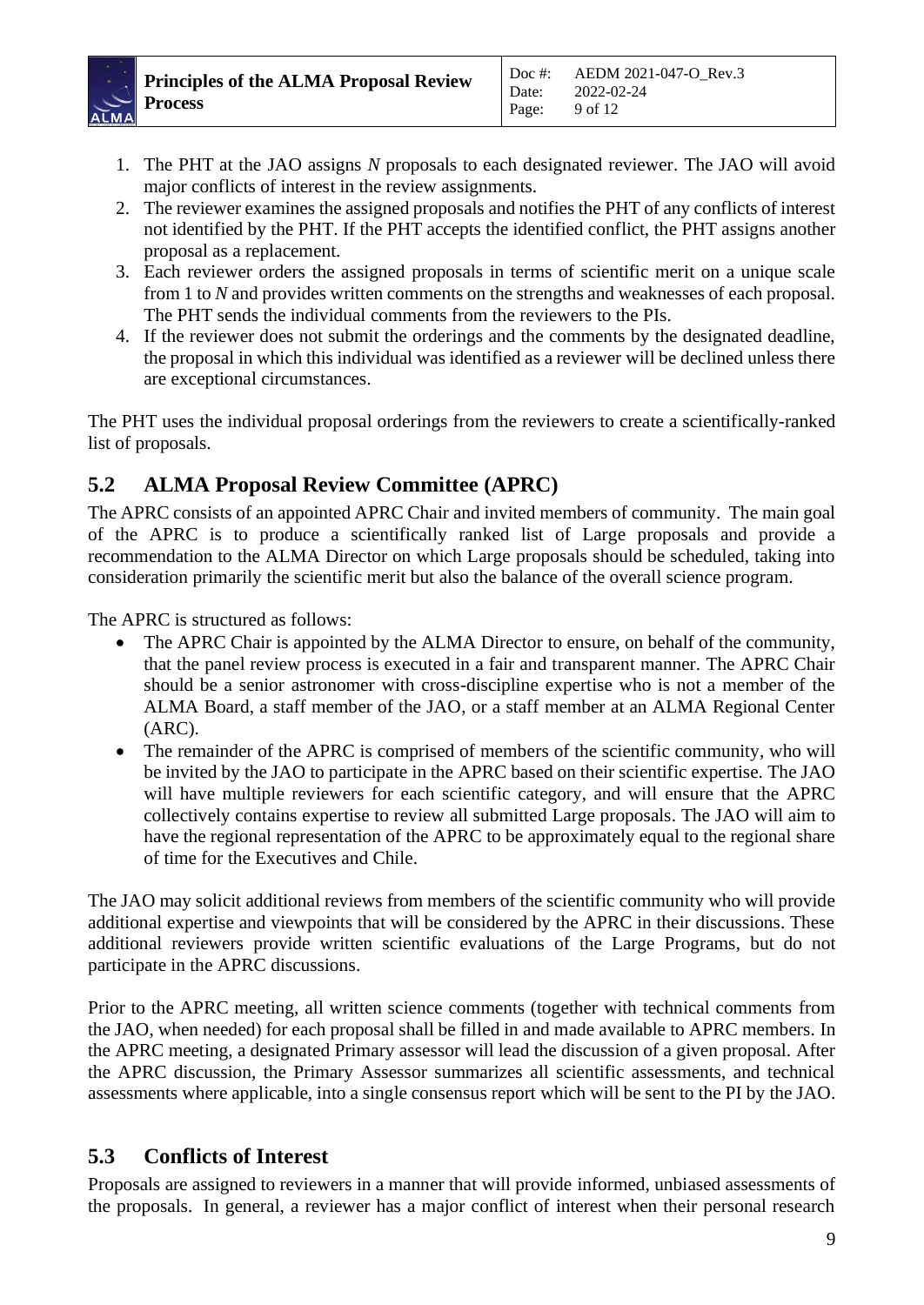

would benefit if the proposal under review is accepted or rejected. Major conflicts of interest occur, for example, when:

Date: Page:

- The reviewer is a PI, co-PI, or co-I on the proposal.
- The reviewer is a very close collaborator of a PI or co-PI of a proposal.
- A reviewer is a close relative (i.e., immediate family member) of an investigator of a proposal.
- A reviewer considers that a major conflict exists with a proposal for some other reason.

The complete criteria for the conflicts of interests will be established by the PHT. While the PHT will make every attempt to avoid conflicts of interest, inevitably some will remain. Reviewers are responsible for identifying and declaring any major conflicts of interest not identified by the PHT.

### <span id="page-9-0"></span>**6 Share of Observing Time**

#### <span id="page-9-1"></span>**6.1 The Executives and Chile**

The available ALMA observing time is divided among the Parties in proportion to their Shares of Contributions, and distributed equitably according to the seasons of the year, as explained in the Trilateral Agreement [AD01]. Following the Agreements for Scientific Cooperation in Astronomical Investigations between the Universidad de Chile and AUI and between the Universidad de Chile and NAOJ; and the Agreement on Scientific Collaboration for Furthering Astronomical Investigations between the Agencia Nacional de Investigación y Desarrollo (ANID) of the Republic of Chile and AUI and ESO, Chile as host country receives 10% of the available time. In general, the three Parties and Chile are treated identically, as four separate regions, for the purpose of time assignment.

The shares of the observing time among the three Parties and Chile are as follows:

- 33.75% for the European Organization for Astronomical Research in the Southern Hemisphere (ESO);
- 33.75% for the National Science Foundation of the United States (NSF);
- 22.5% for the National Institutes of Natural Sciences of Japan (NINS); and
- 10% for Chilean time, which is administrated jointly by CONICYT and the Universidad de Chile.

The method adopted to charge scheduled time to each of the four regions should be simple and transparent with clearly stated guidelines. Time is assigned to each region in proportion to the number of PIs (and co-PIs, if applicable) from each region<sup>3</sup> listed on the proposal. PIs or co-PIs that have access to ALMA through more than one region (e.g., due to a joint appointment at organizations in more than one region or a member of an organization in Taiwan) shall select which region to which the time should be charged. The observing time for strategic DDT programs from the ALMA Director is charged to all regions in proportion to their observing share.

A balancing of executed time to each region should be followed over two cycles (every two years) and be reviewed by the Director's Council and reported to the Board.

#### <span id="page-9-2"></span>**6.2 Open Skies proposals**

Registered users of any nationality or affiliation may submit ALMA proposals. "Open Skies" proposals have a PI or co-PIs whose affiliated organization belongs to none of the four regions.

<sup>&</sup>lt;sup>3</sup> In this context, a PI's or co-PI's region refers to the region to which the organization employing the PI or co-PI belongs.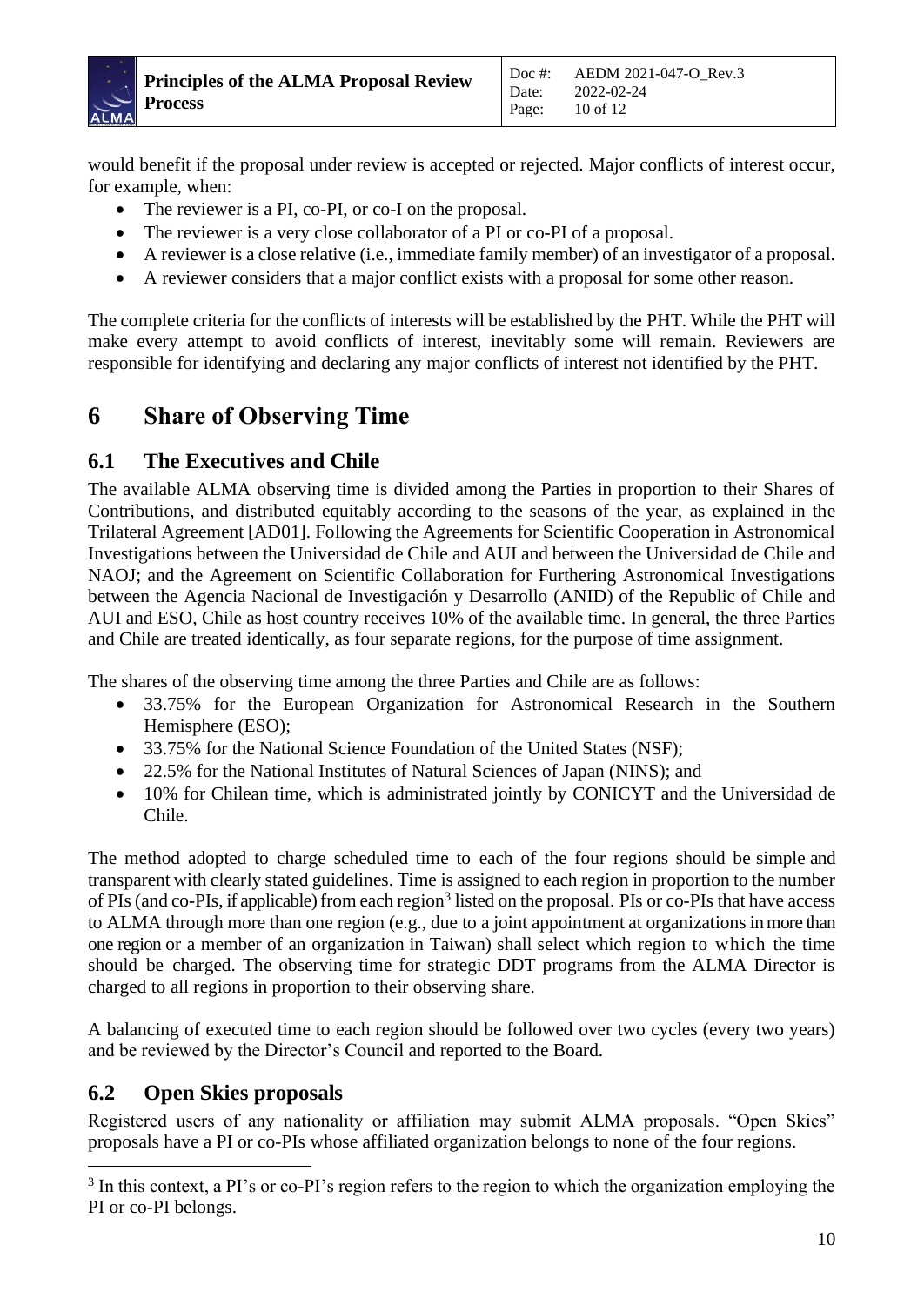

Open Skies proposals are handled as follows:

- Open Skies proposals are reviewed identically to all other proposals.
- The unaffiliated time attributable to PIs or co-PIs of Open Skies proposals scheduled are charged to the three Parties and Chile according to the observing time shares defined in Section 6, up to an amount of 5% of the total available ALMA time.
- Any Open Skies time that exceeds the above limit of 5% is charged to North America, which follows current United States government policy.
- PIs of accepted Open Skies projects can select which ARC they wish to use for support.

# <span id="page-10-0"></span>**7 Observing queue and notification to Principal Investigators**

#### <span id="page-10-1"></span>**7.1 Building the observing queue**

The JAO assigns grades to each proposal which reflect the priority in the observing queue. The grades are assigned based primarily on the scientific rankings from the proposal review process, but also the amount of time assigned to each region, the proposal pressure in the various configurations, and the historical weather conditions.

Accepted proposals are nominally added to the queue for one cycle unless otherwise specified in the Call for Proposals. Large and Multi-cycle monitoring proposals are permitted to be in the queue for more than one cycle.

The ALMA proposal grading system has four categories:

- 1. **Grade A:** Highest priority proposals that, if necessary, can be carried forward one additional cycle to complete.
- 2. **Grade B**: High priority proposals which are scheduled at a lower priority than Grade A proposals.
- 3. **Grade C**: Scientifically fruitful proposals that are observed if a higher-grade proposal is not available under the current conditions.
- 4. **Grade U**: Proposals that shall not be observed.

The anticipated time available in each observing cycle for the Grade A proposals is determined by the JAO and made known in the Call for Proposals. In building the observing queue, Large proposals can only be assigned Grade A. Accepted DDT proposals or projects will have top priority in the queue unless otherwise determined by the ALMA Director.

#### <span id="page-10-2"></span>**7.2 Reports to the PIs**

A report on the evaluation of each proposal is sent to the PI by the PHT.

#### <span id="page-10-3"></span>**7.3 Approval of the observing queue**

For the main and supplemental calls, the ALMA Director sends the list of scheduled projects to the Director's Council and a representative of Chile for concurrence. This approved final list is then submitted to the observing queue.